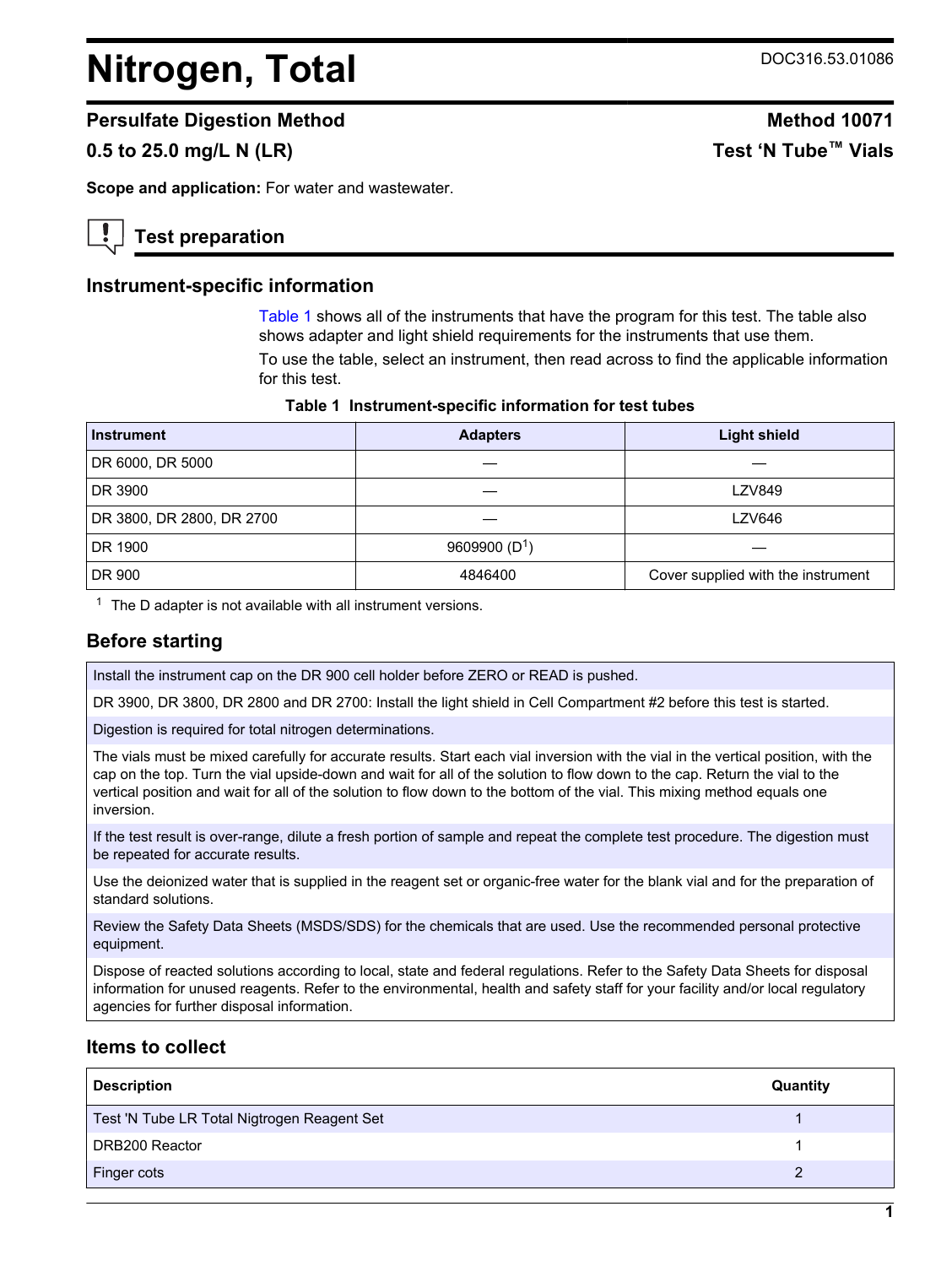## **Items to collect (continued)**

| <b>Description</b>                                                                                                                              | Quantity |
|-------------------------------------------------------------------------------------------------------------------------------------------------|----------|
| Funnel, micro                                                                                                                                   |          |
| Light shield or adapter (For information about sample cells, adapters or light shields, refer to<br>Instrument-specific information on page 1.) |          |
| Pipet, TenSette <sup>®</sup> , 0.1- to 1.0-mL, with pipet tips                                                                                  |          |
| Test tube rack                                                                                                                                  | 1 to $3$ |

Refer to [Consumables and replacement items](#page-6-0) on page 7 for order information.

## **Sample collection and storage**

- Collect samples in clean glass or plastic bottles.
- Analyze the samples as soon as possible for best results.
- To preserve samples for later analysis, adjust the sample pH to less than 2 with concentrated sulfuric acid (about 2 mL per liter). No acid addition is necessary if the sample is tested immediately.
- Keep the preserved samples at or below 6  $^{\circ}$ C (43  $^{\circ}$ F) for a maximum of 28 days.
- Let the sample temperature increase to room temperature before analysis.
- Before analysis, adjust the pH to 7 with 5 N sodium hydroxide solution.
- Correct the test result for the dilution caused by the volume additions.

## **Persulfate digestion for Test 'N Tubes**



**1.** Start the DRB200 Reactor. Set the temperature to 105 °C.



**2.** Use a funnel to add the contents of one Total Nitrogen Persulfate Reagent Powder Pillow to each of two Total Nitrogen Hydroxide Digestion Reagent vials. Make sure to clean any reagent that gets on the lip of the vials or on the vial threads.



**3. Prepare the sample:** Add 2 mL of sample to one of the vials.



**4. Prepare the blank:** Add 2 mL of deionized water (included in the kit) to the second vial. Use only water that is free of

all nitrogen-containing species as a substitute for the provided deionized water.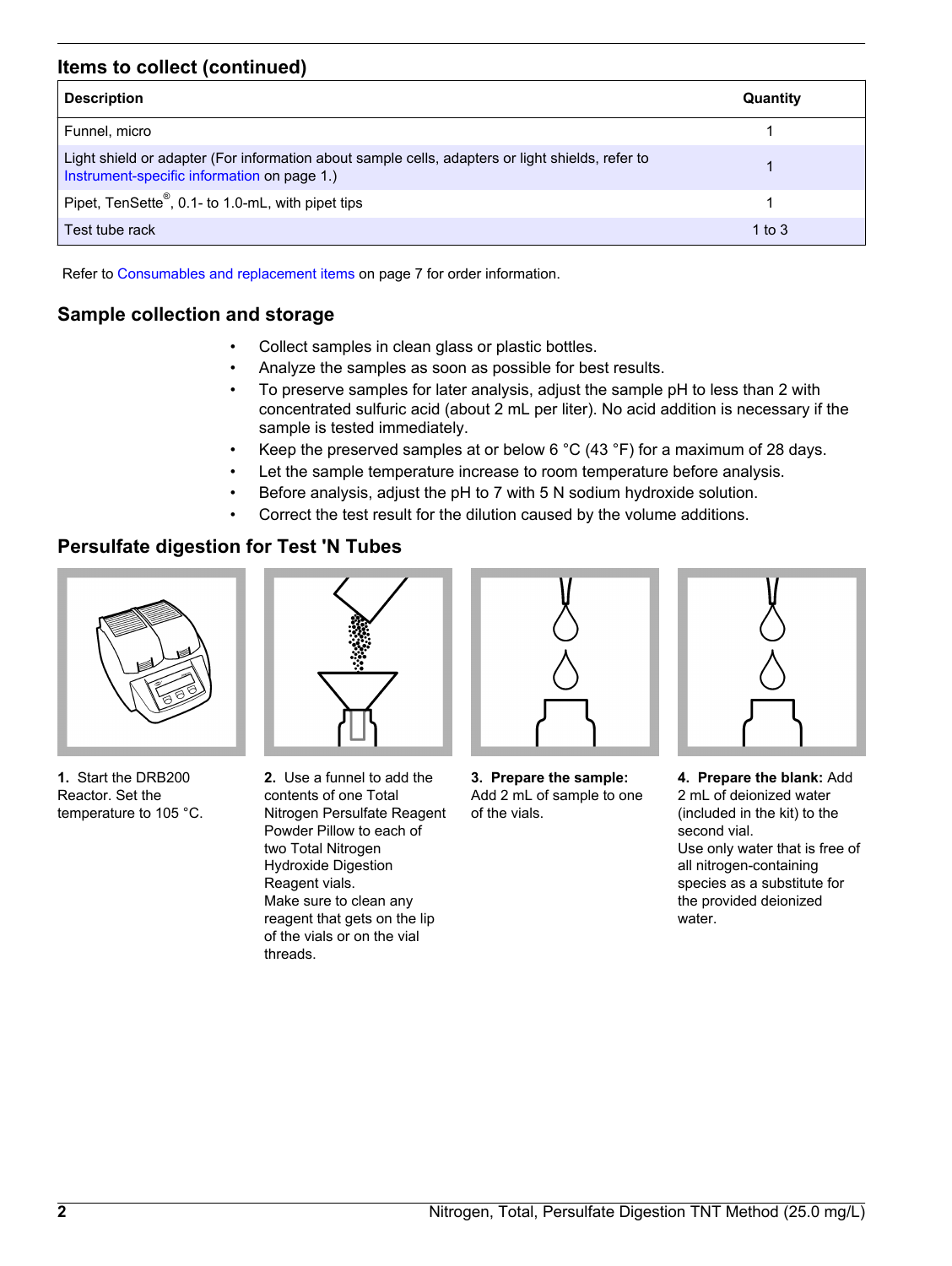

**5.** Put the caps on both vials. Shake vigorously for at least 30 seconds to mix. Undissolved powder will not affect the accuracy of the test.

**6.** Put the vials in the reactor and close the lid. Leave the vials in the reactor for exactly 30 minutes.



**7.** At 30 minutes, use finger cots to immediately remove the vials from the reactor. Let the vials cool to room temperature.



#### **8.** Start program **350 N, Total LR TNT**. For information about sample cells, adapters or light shields, refer to [Instrument](#page-0-0)[specific information](#page-0-0) on page 1.

*Note: Although the program name can be different between instruments, the program number does not change.*



**9.** Add the contents of one Total Nitrogen (TN) Reagent A Powder Pillow to each vial.



**10.** Put the caps on both vials. Shake for 15 seconds.



**11.** Start the instrument timer. A 3‑minute reaction time starts.



**12.** After the timer expires, remove the caps from the vials. Add one TN Reagent B Powder Pillow to each vial.



**13.** Put the caps on both vials. Shake for 15 seconds to mix. The reagent will not dissolve completely. Undissolved powder will not affect the accuracy of the test.

The solution will start to turn yellow.



**14.** Start the instrument timer. A 2‑minute reaction time starts.



**15. Prepared sample:** When the timer expires, use a pipet to put 2 mL of the digested, treated prepared **sample** into one TN Reagent C vial.



**16. Blank:** When the timer expires, use a pipet to put 2 mL of the digested, treated **blank** into the second TN Reagent C vial.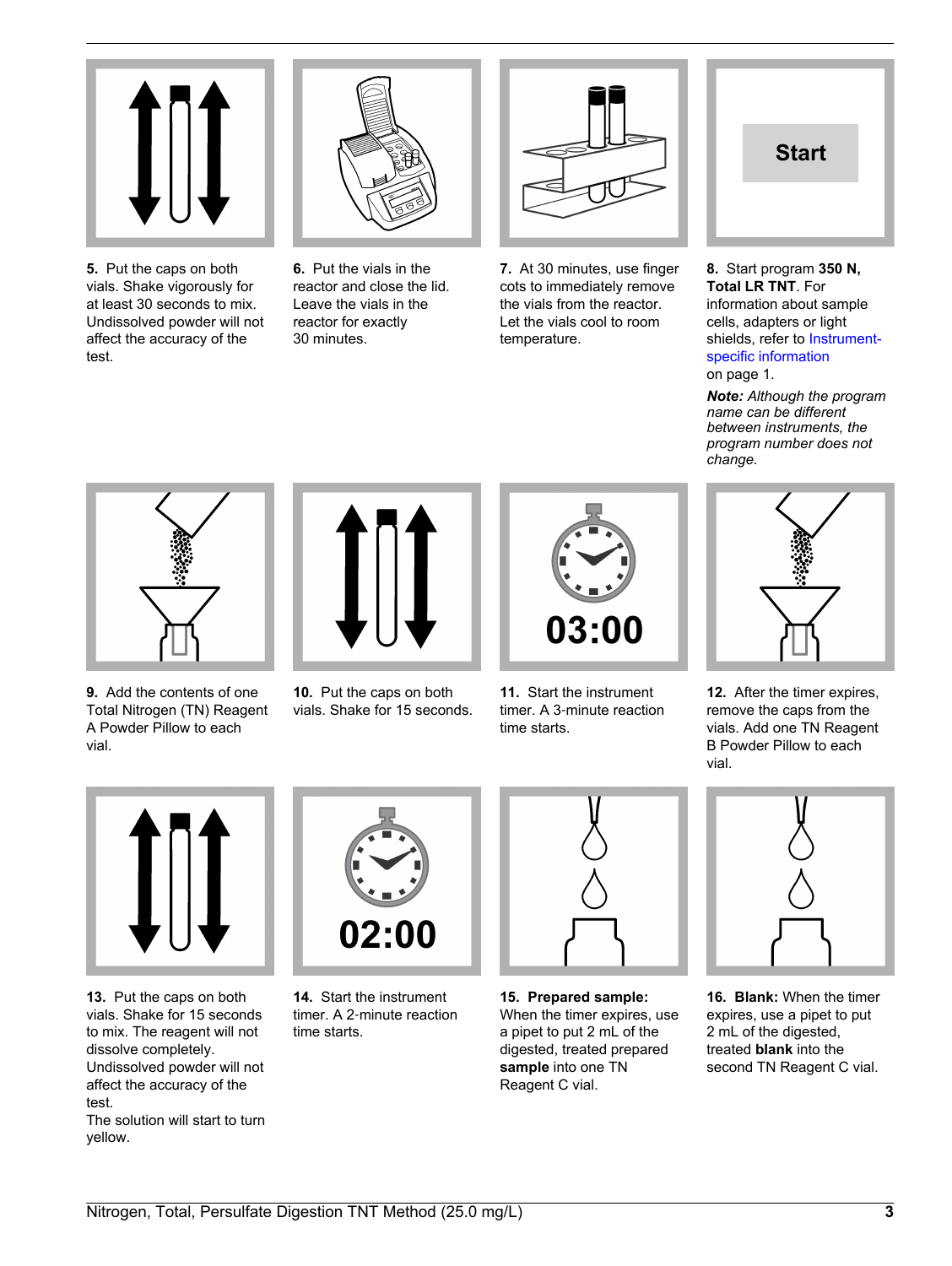

**17.** Put the caps on both vials. Invert 10 times to mix. Use slow, deliberation inversions for complete recovery. The vials will be warm to the touch.



**18.** Start the instrument timer. A 5‑minute reaction time starts. The yellow color will intensify.



**19.** When the timer expires, clean the blank vial.



**20.** Insert the blank vial into the 16‑mm cell holder.







- **21.** Push **ZERO**. The display shows 0.0 mg/L N. Multiple samples can be measured after "zero" is set with the blank.
- 
- **22.** Clean the sample vial. **23.** Insert the sample vial into the 16‑mm cell holder.

**24.** Push **READ**. Results show in mg/L N.

## **Blanks for colorimetric measurement**

The reagent blank can be used for up to 7 days for measurements that use the same lot of reagents. Keep the reagent blank in the dark at room temperature (18–25 °C). If a small amount of white floc appears within a week, discard the reagent blank and prepare a new one.

## **Interferences**

The substances in the Table 2 have been tested and found not to interfere up to the indicated levels (in mg/L). Interfering substances that resulted in a concentration change of ±10% appear in the [Table 3.](#page-4-0)

| <b>Interfering substance</b> | Interference level |
|------------------------------|--------------------|
| Barium                       | $2.6$ mg/L         |
| Calcium                      | 300 mg/L           |
| Chromium $(^{3+})$           | $0.5$ mg/L         |
| Iron                         | 2 mg/L             |
| Lead                         | $6.6 \mu g/L$      |
| Magnesium                    | 500 mg/L           |
| Organic Carbon               | 150 mg/L           |
| Phosphorus                   | 100 mg/L           |

**Table 2 Non-interfering substances**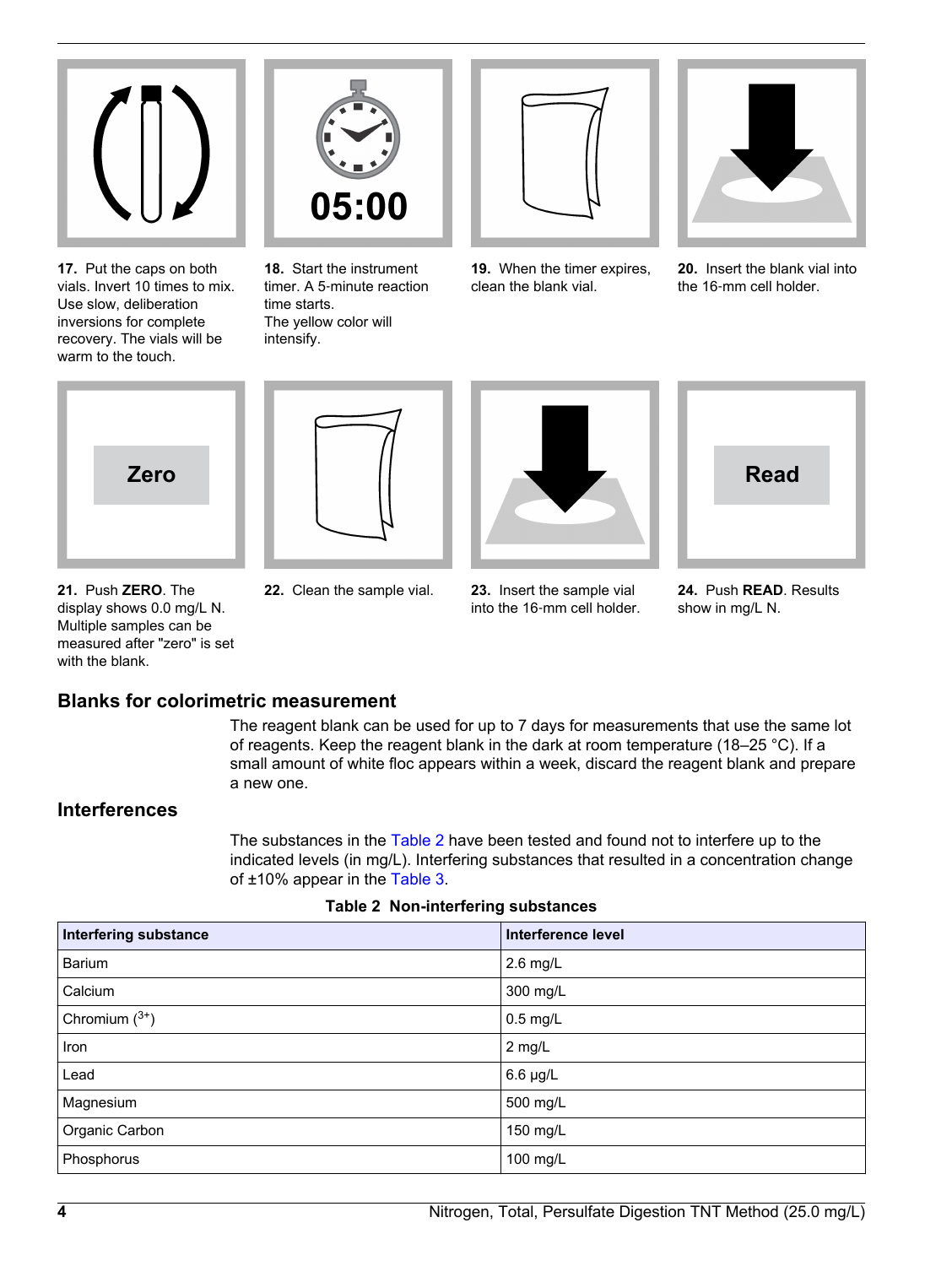#### **Table 2 Non-interfering substances (continued)**

<span id="page-4-0"></span>

| Interfering substance | Interference level |
|-----------------------|--------------------|
| Silica                | 150 mg/L           |
| Silver                | $\vert$ 0.9 mg/L   |
| Tin                   | $1.5 \text{ mg/L}$ |

#### **Table 3 Interfering substances**

| Interfering substance | Interference level                 |
|-----------------------|------------------------------------|
| <b>Bromide</b>        | l > 60 mg/L; positive interference |
| Chloride              | > 1000 mg/L; positive interference |

This test performed with standard nitrogen solutions prepared from the following compounds obtained 95% recovery:

- Ammonium chloride
- Ammonium sulfate
- Ammonium acetate
- **Glycine**
- **Urea**

Ammonium chloride or nicotinic-PTSA spikes in domestic influent, effluent and the ASTM standard specification for substitute wastewater (D 5905-96) also resulted in ≥ 95% recovery.

The large amounts of nitrogen-free organic compounds in some samples may decrease digestion efficiency by consuming some of the persulfate reagent. Samples known to contain high levels of organics should be diluted and re-run to verify digestion efficiency.

## **Accuracy check**

#### **Digestion method**

For proof of accuracy use Primary Standards for Kjeldahl Nitrogen. This method generally gives 95–100% recovery on organic nitrogen standards. Analysts have found Nicotinic acid-PTSA (p-Toluenesulfonate) to be the most difficult to digest. Other compounds may yield different percent recoveries.

Items to collect:

- Primary Standard for Kjeldahl Nitrogen (Ammonia-PTSA, Glycine-PTSA or Nicotinic-PTSA)
- 1-L volumetric flask, Class A
- Deionized water (use the deionized water supplied in the reagent set or water that is free of all organic and nitrogen-containing species)
- **1.** Prepare a 25-mg/L N equivalent standard.
	- **a.** Weigh the applicable standard:
		- Ammonia-PTSA: 0.3379 g
		- Glycine-PTSA: 0.4416 g
		- Nicotinic-PTSA: 0.5274 g
	- **b.** Use a funnel to add the standard to the volumetric flask.
	- **c.** Add deionized water to the flask and mix to dissolve the standard.
	- **d.** Dilute to the mark with deionized water. Mix well.
- **2.** Use the test procedure to measure the concentration of the nitrogen standard. Calculate the percent recovery as follows:

% recovery =  $[$ (measured concentration)/25 $] \times 100$ 

*Note: The minimum expected % recovery for each standard is 95%.*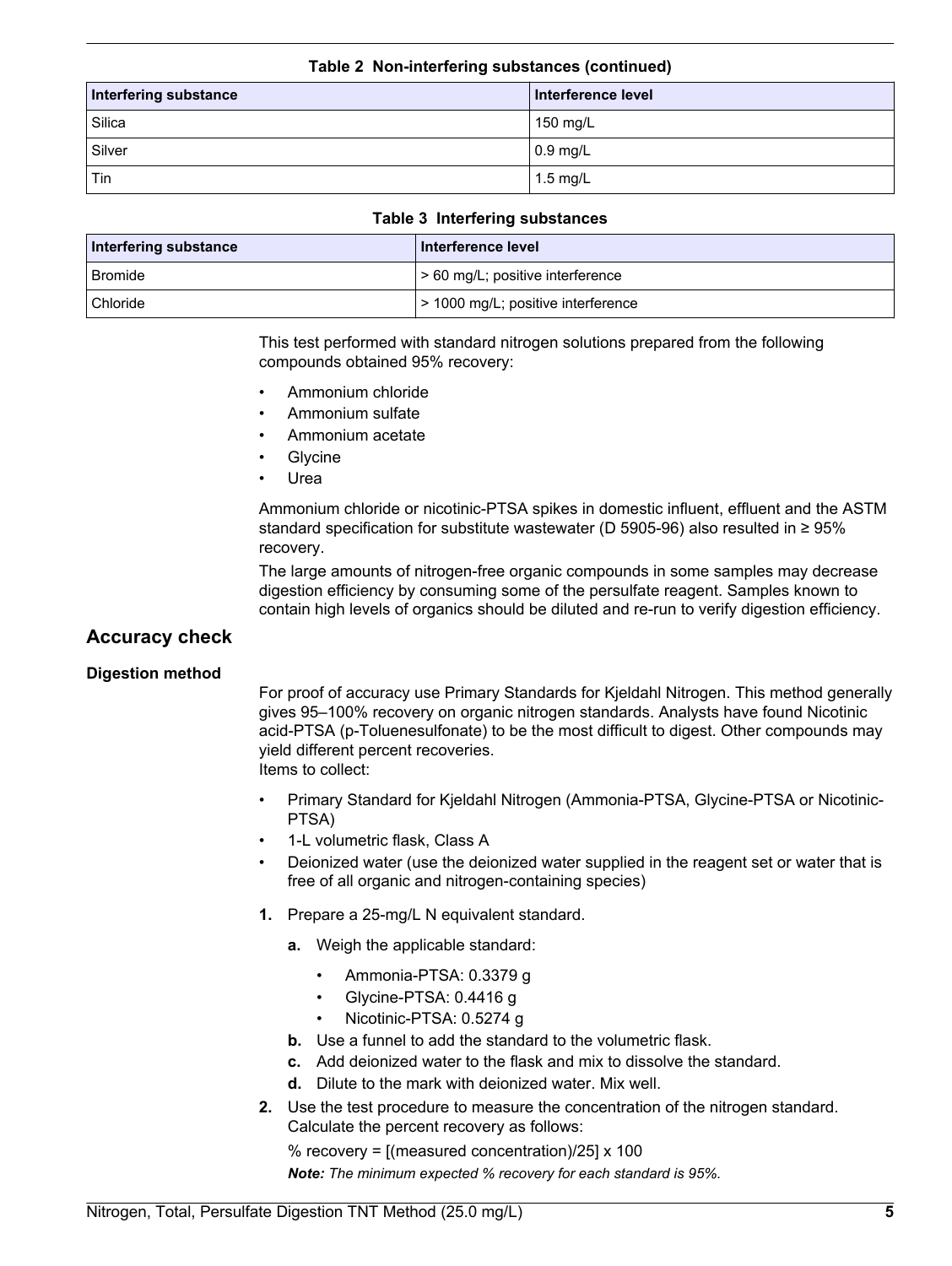#### **Standard additions method (sample spike)**

Use the standard additions method (for applicable instruments) to validate the test procedure, reagents and instrument and to find if there is an interference in the sample. Items to collect:

- Ammonia Nitrogen Standard Solution, 1000-mg/L as NH<sub>3</sub>-N
- Ampule breaker
- Pipet, TenSette®, 0.1–1.0 mL and tips
- 50-mL mixing cylinders (3)
- **1.** Use the test procedure to measure the concentration of the sample, then keep the (unspiked) sample in the instrument.
- **2.** Go to the Standard Additions option in the instrument menu.
- **3.** Select the values for standard concentration, sample volume and spike volumes.
- **4.** Open the standard solution.
- **5.** Prepare three spiked samples: use the TenSette pipet to add 0.1 mL, 0.2 mL and 0.3 mL of the standard solution, respectively, to three 50-mL portions of fresh sample. Mix well.
- **6.** Use the test procedure to measure the concentration of each of the spiked samples. Start with the smallest sample spike. Measure each of the spiked samples in the instrument.
- **7.** Select **Graph** to compare the expected results to the actual results.

*Note: If the actual results are significantly different from the expected results, make sure that the sample volumes and sample spikes are measured accurately. The sample volumes and sample spikes that are used should agree with the selections in the standard additions menu. If the results are not within acceptable limits, the sample may contain an interference.*

#### **Standard solution method**

Use the standard solution method to validate the test procedure, the reagents and the instrument.

Items to collect:

- 10-mg/L ammonia nitrogen standard solution
- **1.** Use the test procedure to measure the concentration of the standard solution.
- **2.** Compare the expected result to the actual result.

*Note: The factory calibration can be adjusted slightly with the standard adjust option so that the instrument shows the expected value of the standard solution. The adjusted calibration is then used for all test results. This adjustment can increase the test accuracy when there are slight variations in the reagents or instruments.*

#### **Method performance**

The method performance data that follows was derived from laboratory tests that were measured on a spectrophotometer during ideal test conditions. Users can get different results under different test conditions.

| Program | <b>Standard</b>  | Precision (95% confidence interval) | <b>Sensitivity</b><br>Concentration change per 0.010 Abs change |
|---------|------------------|-------------------------------------|-----------------------------------------------------------------|
| 350     | 10 mg/L $NH_3-N$ | 9.6–10.4 mg/L N                     | $0.5$ mg/L N                                                    |

#### **Summary of method**

An alkaline persulfate digestion converts all forms of nitrogen to nitrate. Sodium metabisulfite is added after the digestion to eliminate halogen oxide interferences. Nitrate then reacts with chromotropic acid under strongly acidic conditions to form a yellow complex. The measurement wavelength is 410 nm for spectrophotometers or 420 nm for colorimeters.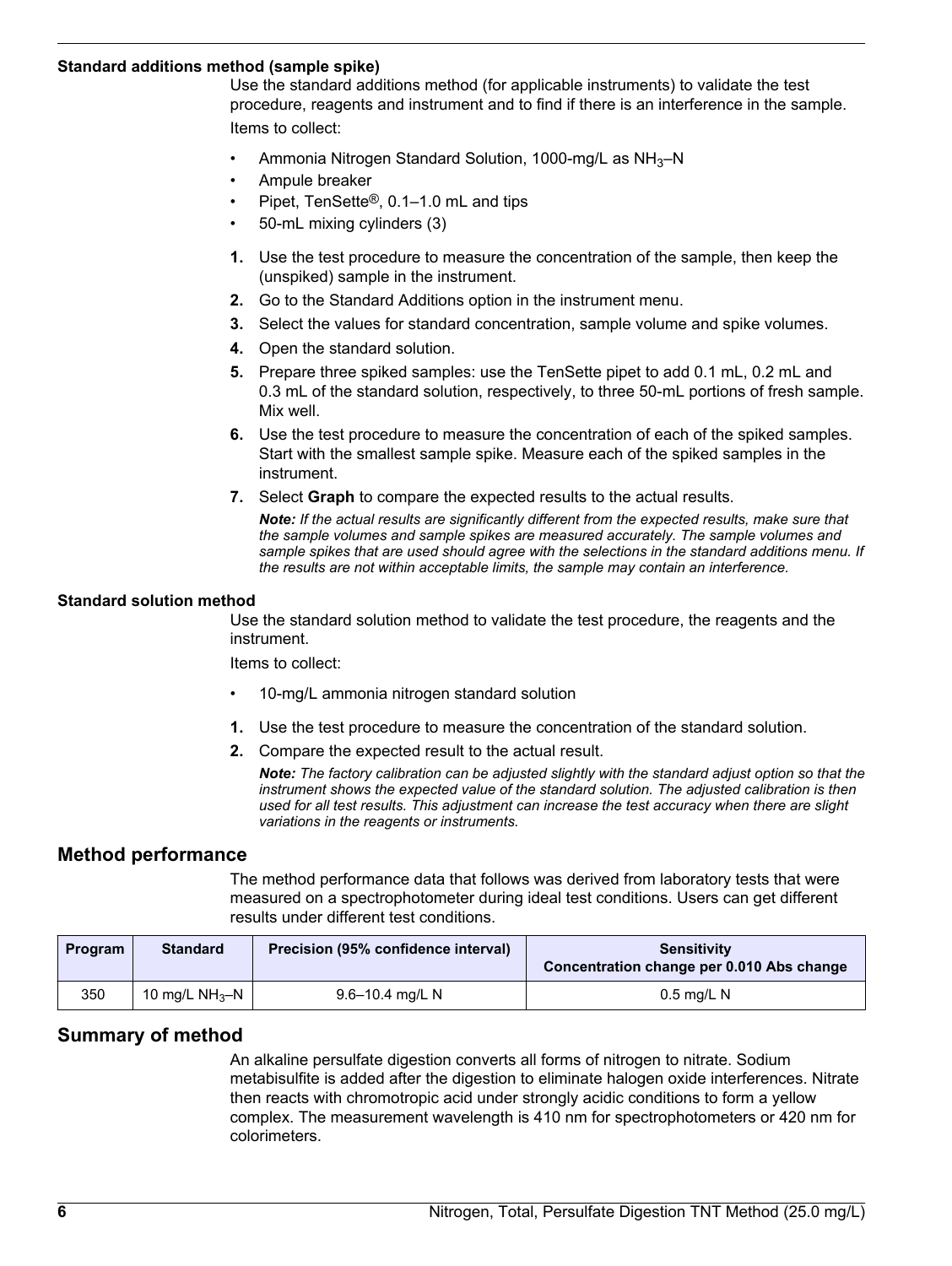## <span id="page-6-0"></span>**Consumables and replacement items**

## **Required reagents**

| Description                                      | <b>Quantity/test</b> | Unit     | ltem no. |
|--------------------------------------------------|----------------------|----------|----------|
| I Nitrogen, Total, LR, Test 'N Tube™ Reagent Set |                      | 50 vials | 2672245  |

## **Required apparatus**

| <b>Description</b>                                | <b>Quantity/test</b> | Unit     | Item no.        |
|---------------------------------------------------|----------------------|----------|-----------------|
| DRB 200 Reactor, 110 VAC option, 15 x 16-mm wells |                      | each     | LTV082.53.40001 |
| 0R                                                |                      |          |                 |
| DRB 200 Reactor, 220 VAC option, 15 x 16-mm wells |                      | each     | LTV082.52.40001 |
| Funnel, micro, poly                               |                      | each     | 2584335         |
| Pipet, TenSette <sup>®</sup> , 0.1-1.0 mL         | 1                    | each     | 1970001         |
| Pipet tips, for TenSette® Pipet, 0.1-1.0 mL       | 2                    | 50/pkg   | 2185696         |
| Test tube rack                                    |                      | each     | 1864100         |
| Finger cots                                       | 2                    | $2$ /pkg | 1464702         |

#### **Recommended standards**

| <b>Description</b>                                                                                                                        | Unit     | Item no. |
|-------------------------------------------------------------------------------------------------------------------------------------------|----------|----------|
| Nitrogen, Ammonia Standard Solution, 1000-mg/L NH <sub>3</sub> -N                                                                         | 1 L      | 2354153  |
| Nitrogen Ammonia Standard Solution, 10-mg/L NH <sub>3</sub> -N                                                                            | 500 mL   | 15349    |
| Kjeldahl Nitrogen Primary Standard Set                                                                                                    | set of 3 | 2277800  |
| Wastewater Influent Standard Solution, Mixed Parameter, for $NH3-N$ , NO <sub>3</sub> -N, PO <sub>4</sub> ,<br>COD, SO <sub>4</sub> , TOC | 500 ml   | 2833149  |
| Water, deionized                                                                                                                          | 500 mL   | 27249    |
| Water, organic-free                                                                                                                       | 500 mL   | 2641549  |

## **Optional reagents and apparatus**

| <b>Description</b>                                                                 | <b>Unit</b> | Item no. |
|------------------------------------------------------------------------------------|-------------|----------|
| Balance, analytical, 80 g x 0.1 mg 100-240 VAC                                     | each        | 2936701  |
| Mixing cylinder, graduated, 50-mL                                                  | each        | 2088641  |
| Flask, volumetric, Class A, 1000-mL glass                                          | each        | 1457453  |
| Sodium Hydroxide Solution, 5 N                                                     | 50 mL       | 245026   |
| Sulfuric Acid, ACS                                                                 | 500 mL      | 97949    |
| Ampule Breaker, 2-mL PourRite <sup>®</sup> Ampules                                 | each        | 2484600  |
| Ampule Breaker, 10-mL Voluette <sup>®</sup> Ampules                                | each        | 2196800  |
| Nitrogen Ammonia Standard Solution, 1.0-mg/L NH <sub>3</sub> -N                    | 500 mL      | 189149   |
| Nitrogen, Ammonia Standard Solution, 100-mg/L NH <sub>3</sub> -N                   | 500 mL      | 2406549  |
| Nitrogen, Ammonia Standard Solution, 2-mL PourRite Ampule, 50 mg/L                 | $20$ /pkg   | 1479120  |
| Nitrogen, Ammonia Standard Solution, 10-mL Voluette Ampules, 50 mg/L               | 16/pkg      | 1479110  |
| Nitrogen, Ammonia Standard Solution, 10-mL Voluette <sup>®</sup> Ampules, 150 mg/L | 16/pkg      | 2128410  |
| Pipet, TenSette®, 1.0-10.0 mL                                                      | each        | 1970010  |